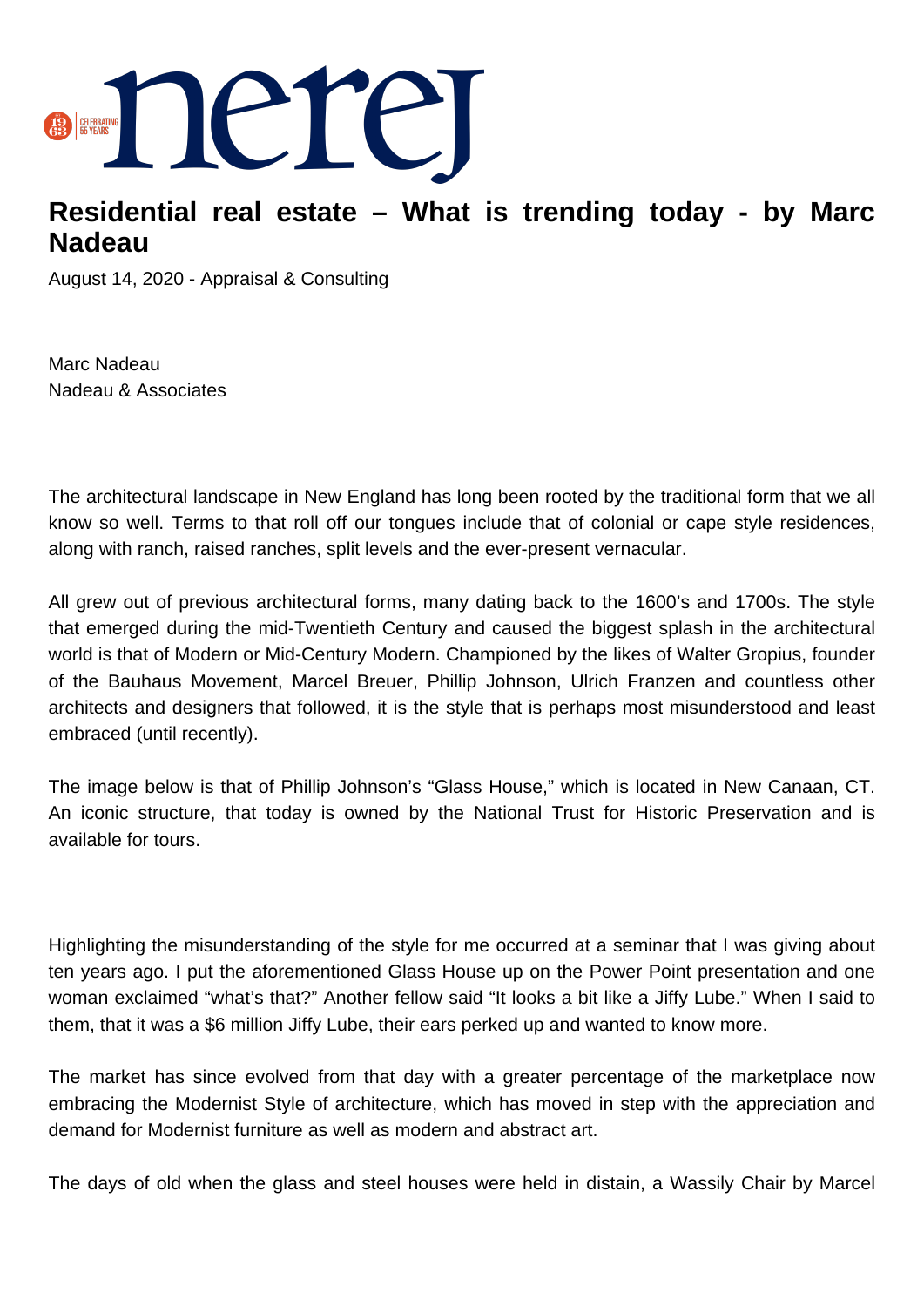Breuer was considered by many to be a "contraption of leather and steel" and paintings by Willem De kooning went under-appreciated, the market for all three genres have turned around over the past 20 or so years.

It was only a dozen or so years ago when I had the task of performing an appraisal for an estate valuation. The property in question was a modest little post-war Tudor style home that was being inherited by the decedent's son. I noticed what I thought to be a De kooning painting hanging on the wall in the study. The person who was the beneficiary of the estate noticed that I was looking at the painting and offered to sell it to me for \$300, or else it would be placed at the end of the driveway for a tag sale.

My hunch was correct, it was a real De kooning! It was later sold through Sotheby's Auction House for \$11.4 million. The fellow who inherited the property was most appreciative that I declined his offer to buy the painting for \$300.

The same can be said for Modernist furnishings that have truly gained a stronghold in today's furniture market. Retail outlets such as Design Within Reach, sell reproductions of Breuer, Eames and Jensen furnishings with today's versions of the Wassily Chair selling in excess of \$5,000 for the reproduction chair. The originals can sell in excess of \$20,000!

Today's Modernist style homes: The style, where the construction is often rooted in lightweight steel framing and extensive glass perimeter walls is credited for its structural strength, its open interior spaces that allow for a greater latitude for room formatting and the benefit of natural light transfer through the space.

All of the above was true for the original structures that graced the landscape starting from the 1940's. The problems that sometimes evolved with the original structures was that of inferior (and what were new) materials at the time, which included roof materials, window design and experimental siding materials. All of these elements have been greatly improved upon, opening the door for improved versions of the original designs.

Today's versions offer as mentioned, a greater latitude of formatting which when combined with the improved design of passive solar windows and geothermal heating and cooling result in the most energy-efficient structures being built today.

## Value of Design and Provenance

In New England, we have a relatively small population of Modernist style homes that stem from the original Mid-Century design however, that population is growing and taking a greater position in the marketplace. As the market becomes more aware of the style and its benefits, the value of both original and newly designed and built structures continue to appreciate.

The original designed and built Modernist homes have further demonstrated a premium value over and above that of its contemporary counterparts, especially if the dwelling was designed by a well-known architect. One of the most recent examples of that would the sale of a Marcel Breuer